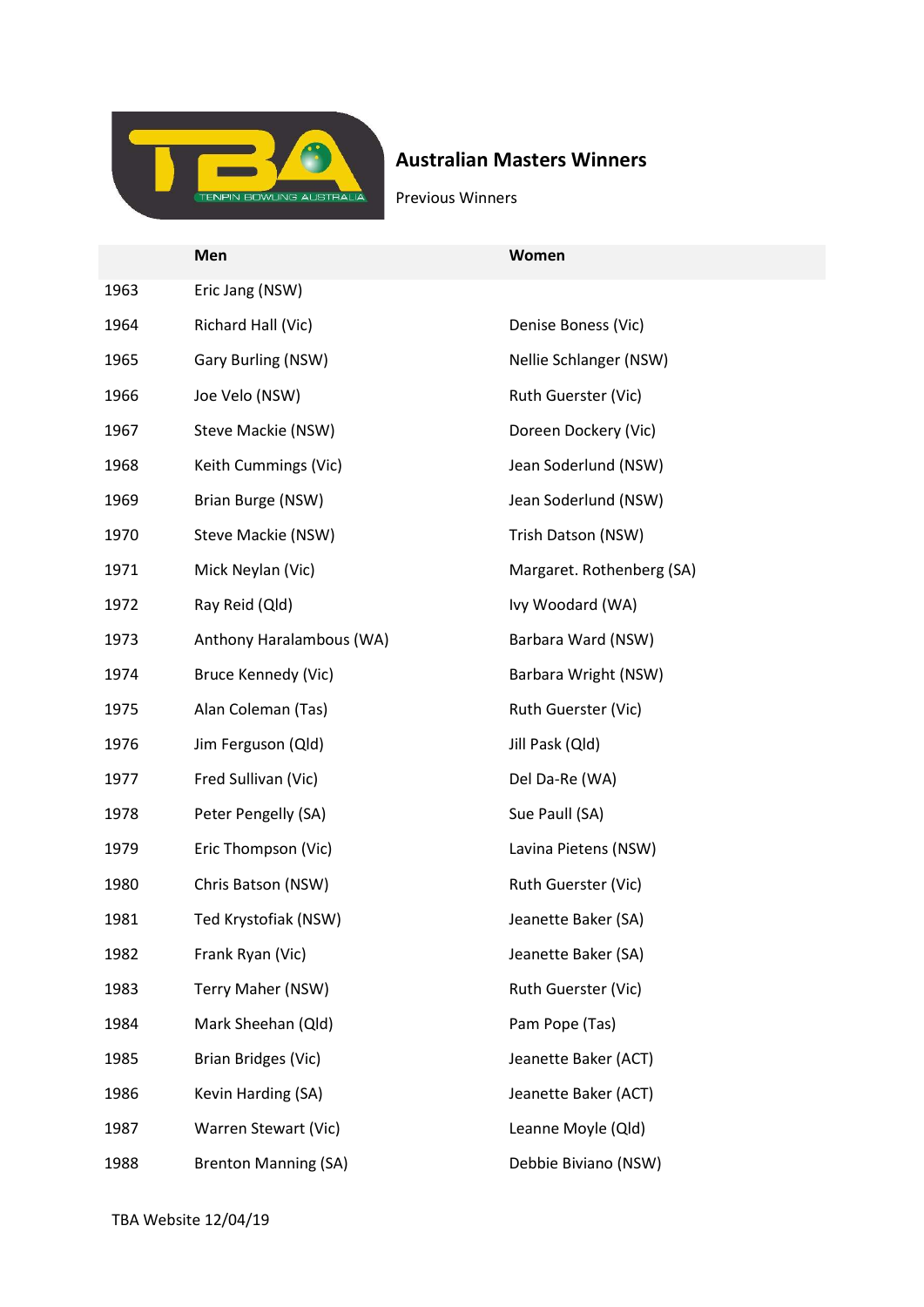| 1989 | Russell Morris (Qld)   | Dana Miller-Mackie (NSW) |
|------|------------------------|--------------------------|
| 1990 | Robert Zikman (Vic)    | Patricia Kourtesis (WA)  |
| 1991 | Peter van Kempen (NSW) | Sue Cassell (NSW)        |
| 1992 | Terry Wenban (NSW)     | Kelly Hird (Qld)         |
| 1993 | Ian Bradford (Vic)     | Sue Cassell (NSW)        |
| 1994 | Ian Bradford (Vic)     | Ann-Maree Putney (NSW)   |
| 1995 | Ashley Riley (Tas)     | Cara Honeychurch (Vic)   |
| 1996 | Andrew Frawley (NSW)   | Cara Honeychurch (Vic)   |
| 1997 | Fred Allsopp (NSW)     | Cara Honeychurch (Vic)   |
| 1998 | Ashley Riley (Tas)     | Maxine Nable (NSW)       |
| 1999 | Steve Hart (WA)        | Tanya Bush (ACT)         |
| 2000 | Brenton Davy (SA)      | Jo Spencer (SA)          |
| 2001 | Fred Allsopp (NSW)     | Amanda Ladlow (WA)       |
| 2002 | Michael Little (NSW)   | Kate Wilton (NSW)        |
| 2003 | Andrew Lloyd (NSW)     | Narelle Baker (Vic)      |
| 2004 | Andrew McArthur (NT)   | Sharyn-Lee Calder (Vic)  |
| 2005 | Ashley Riley (Tas)     | Rebecca Simpson (Qld)    |
| 2006 | Mac Stewart (Vic)      | Jayde Flanagan (NT)      |
| 2007 | Mac Stewart (Vic)      | Rebecca Simpson (NT)     |
| 2008 | Mitch Marris (WA)      | Ann-Maree Putney (NSW)   |
| 2009 | Paul Trotter (Vic)     | Jacinta Gilliland (Qld)  |
| 2010 | Sam Cooley (NSW)       | Lynda Barnes (USA)       |
| 2011 | Siu Hong Wu (HGK)      | Shannon Pluhowsky (USA)  |
| 2012 | Jason Belmonte (NSW)   | Diandra Asbaty (USA)     |
| 2013 | Ashley Riley (TAS)     | Rebecca Whiting (VIC)    |
| 2014 | Glen Loader (NSW)      | Rebecca Whiting (VIC)    |
| 2015 | Glen Loader (NSW)      | Dena Buxton (VIC)        |
| 2016 | George Frilingos (Qld) | Alexia Hicks (NSW)       |
| 2017 | Brendan Meads (Qld)    | Kelly Kulick (USA)       |